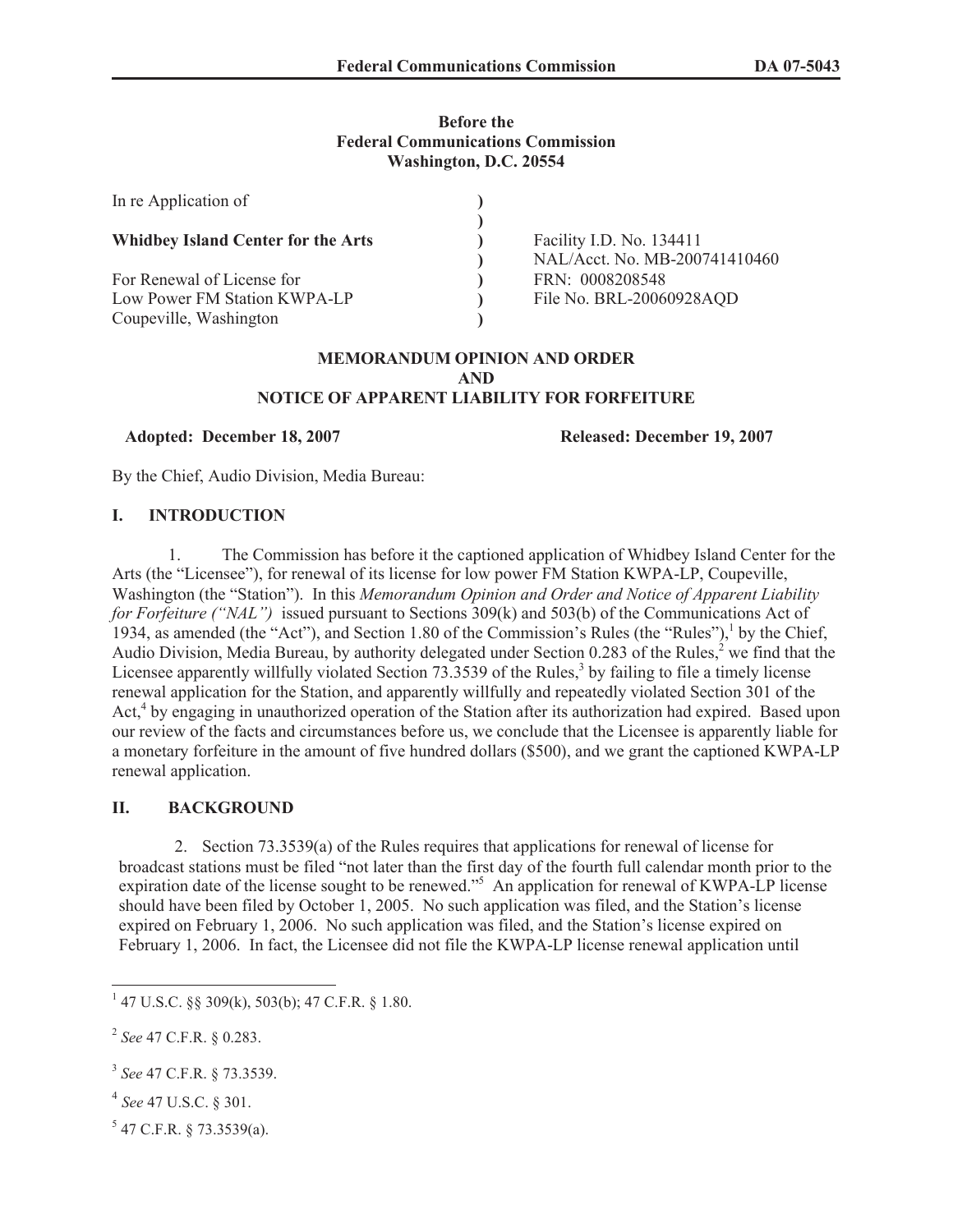September 28, 2006. The Licensee provides no explanation for the untimely filing of the renewal application, nor did it file a request for special temporary authorization ("STA") to continue Station operations after its license had expired.

#### **III. DISCUSSION**

3. *Proposed Forfeiture.* In this case, the Licensee has failed to file a timely license renewal application for the Station, as required by Section 73.3539 of the Rules. Moreover, it continued operating the Station for nearly eight months after the license had expired on February 1, 2006, before filing the appropriate renewal application, never seeking STA to so operate, in violation of Section 301 of the Act. Licensees are obligated to comply fully with the Rules, including filing a timely license renewal application and maintaining in effect the station's authorization.  $\overline{6}$  Here, the Licensee did not do so.

4. This *NAL* is issued pursuant to Section 503(b)(1)(B) of the Act. Under that provision, any person who is determined by the Commission to have failed willfully or repeatedly to comply with any provision of the Act or any rule, regulation, or order issued by the Commission shall be liable to the United States for a forfeiture penalty.<sup>7</sup> Section 312(f)(1) of the Act defines willful as "the conscious and deliberate commission or omission of [any] act, irrespective of any intent to violate" the law.<sup>8</sup> The legislative history to Section 312(f)(1) of the Act clarifies that this definition of willful applies to both Sections 312 and 503(b) of the Act, $9$  and the Commission has so interpreted the term in the Section 503(b) context.<sup>10</sup> Section 312(f)(2) of the Act provides that "[t]he term 'repeated,' when used with reference to the commission or omission of any act, means the commission or omission of such act more than once or, if such commission or omission is continuous, for more than one day."<sup>11</sup>

5. The Commission's *Forfeiture Policy Statement* and Section 1.80(b)(4) of the Rules establish a base forfeiture amount of \$3,000 for the failure to file a required form.<sup>12</sup> The guidelines also specify a base forfeiture amount of \$10,000 for construction and/or operation without an instrument of authorization for the service.<sup>13</sup> In determining the appropriate forfeiture amount, we may adjust the base amount upward or downward by considering the factors enumerated in Section 503(b)(2)(D) of the Act, including "the nature, circumstances, extent and gravity of the violation, and, with respect to the violator, the degree of culpability, any history of prior offenses, ability to pay, and such other matters as justice may require."<sup>14</sup>

 $847$  U.S.C. § 312(f)(1).

 $11$  47 U.S.C. § 312(f)(2).

<sup>6</sup> *See, e.g, Hemmingford Media, Inc*., Forfeiture Order, 14 FCC Rcd 2940, 2941-2 (CIB 1999) (responsibility for complying with terms of station license "rests solely and exclusively with the licensee") (citing *Empire Broadcasting Corp*., Memorandum Opinion and Order, 25 FCC 2d 68 (1970).

<sup>7</sup> 47 U.S.C. § 503(b)(1)(B). *See also* 47 C.F.R. 1.80(a)(1).

<sup>&</sup>lt;sup>9</sup> See H.R. Rep. No. 97-765, 97<sup>th</sup> Cong. 2d Sess. 51 (1982).

<sup>10</sup> *See Southern California Broadcasting Co.*, Memorandum Opinion and Order, 6 FCC Rcd 4387, 4388 (1991).

<sup>12</sup> *See Forfeiture Policy Statement and Amendment of Section 1.80(b) of the Rules to Incorporate the Forfeiture Guidelines,* Report and Order, 12 FCC Rcd 17087, 17113-15 (1997) ("*Forfeiture Policy Statement*"), *recon. denied*, 15 FCC Rcd 303 (1999); 47 C.F.R. § 1.80(b)(4), note to paragraph (b)(4), Section I.

<sup>13</sup> A broadcast station requires an authorization from the Commission to operate. *See* 47 U.S.C. § 301.

<sup>14</sup> 47 U.S.C. § 503(b)(2)(D); *see also Forfeiture Policy Statement,* 12 FCC Rcd at 17100; 47 C.F.R. § 1.80(b)(4).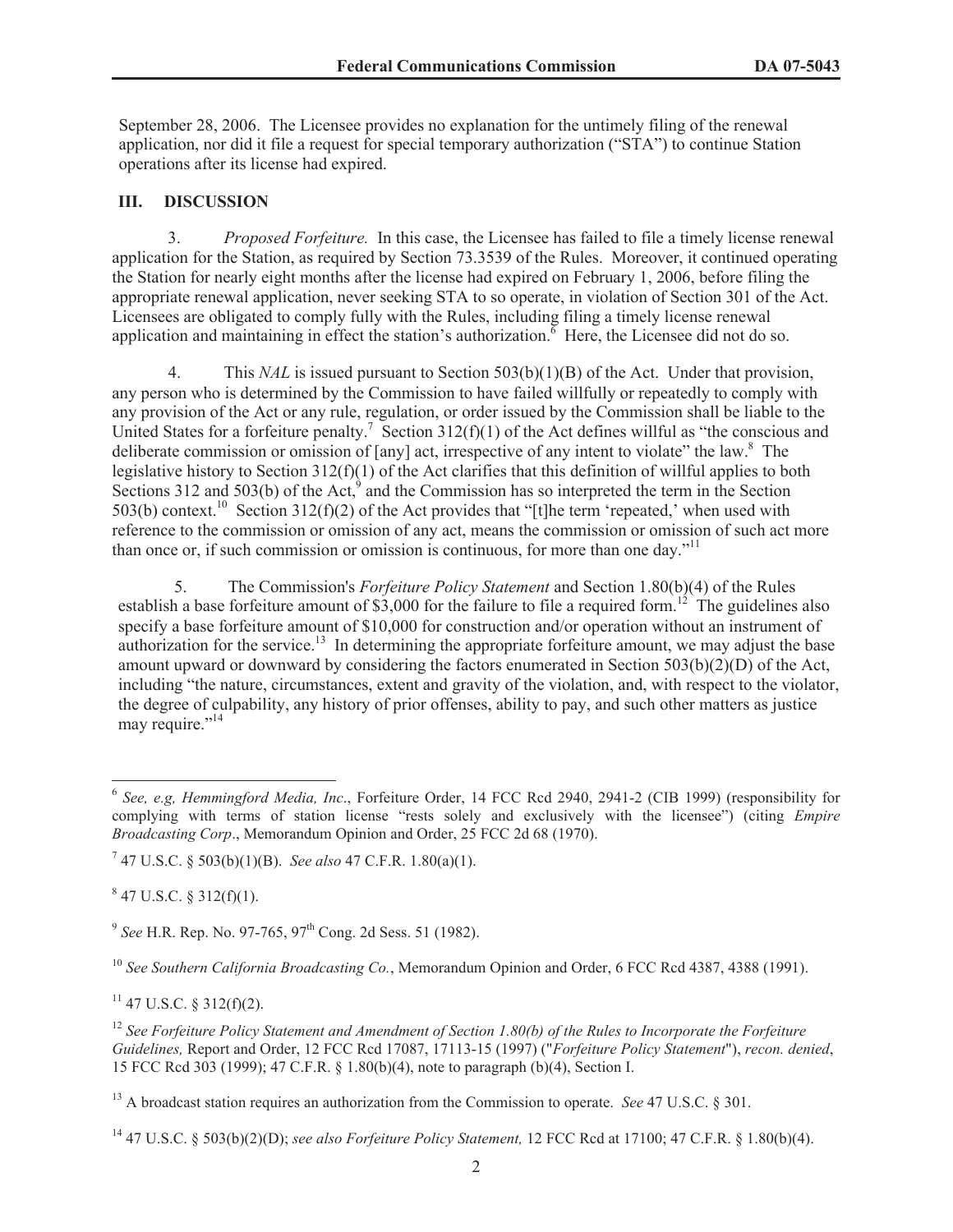6. In this case, the Licensee failed to file a timely renewal application and continued Station operations for nearly eight months before filing the appropriate renewal application and never seeking STA to so operate. Nevertheless, because it had previously been licensed to operate Station KWPA-LP, the latter transgression is not comparable to "pirate" wireless operations, which typically have been subject to forfeitures of approximately \$10,000. Taking into consideration these facts and all of the factors required by Section 503(b)(2)(D) of the Act and the *Forfeiture Policy Statement*, we will reduce the forfeiture from the base amount to two hundred fifty dollars (\$250) each for the late-filing and unauthorized operation. Thus, we propose a forfeiture in the total amount of five hundred dollars (\$500).

7. *License Renewal Application.* In evaluating an application for license renewal, the Commission's decision is governed by Section 309(k) of the Act.<sup>15</sup> That section provides that if, upon consideration of the application and pleadings, we find that (1) the station has served the public interest, convenience, and necessity; (2) there have been no serious violations of the Act or the Rules; and (3) there have been no other violations which, taken together, constitute a pattern of abuse, we are to grant the renewal application.<sup>16</sup> If, however, the licensee fails to meet that standard, the Commission may deny the application – after notice and opportunity for a hearing under Section 309(e) of the Act – or grant the application "on terms and conditions that are appropriate, including a renewal for a term less than the maximum otherwise permitted."<sup>17</sup>

8. We find that the Licensee's violations of Section 73.3539 of the Rules and Section 301 of the Act do not constitute "serious violations" warranting designation for evidentiary hearing. Moreover, we find no evidence of violations that, when considered together, evidence a pattern of abuse.<sup>18</sup> Further, we find that Station KWPA-LP served the public interest, convenience, and necessity during the subject license term. We will, therefore, grant the license renewal application below.

#### **IV. ORDERING CLAUSES**

9. Accordingly, IT IS ORDERED, pursuant to Section 503(b) of the Communications Act of 1934, as amended, and Section 1.80 of the Commission's Rules, that Whidbey Island Center for the Arts is hereby NOTIFIED of its APPARENT LIABILITY FOR FORFEITURE in the amount of five hundred dollars (\$500) for its apparent willful violation of Section 73.3539 of the Commission's Rules and apparent willful and repeated violations of Section 301 of the Communications Act of 1934, as amended.

10. IT IS FURTHER ORDERED, pursuant to Section 1.80 of the Commission's Rules, that, within thirty (30) days of the release date of this *NAL,* Whidbey Island Center for the Arts SHALL PAY

 $17$  47 U.S.C. §§ 309(k)(2), 309(k)(3).

<sup>15</sup> 47 U.S.C. § 309(k).

<sup>&</sup>lt;sup>16</sup> 47 U.S.C. § 309(k)(1). The renewal standard was amended to read as described by Section 204(a) of the Telecommunications Act of 1996, Pub. L. No. 104-104, 110 Stat. 56 (1996). S*ee Implementation of Sections 204(a) and 204(c) of the Telecommunications Act of 1996 (Broadcast License Renewal Procedures)*, Order, 11 FCC Rcd 6363 (1996).

 $<sup>18</sup>$  For example, we do not find here that the Licensee's operation of the Station "was conducted in an exceedingly</sup> careless, inept and negligent manner and that the Licensee is either incapable of correcting or unwilling to correct the operating deficiencies." *See Heart of the Black Hills Stations*, Decision, 32 FCC 2d 196, 198 (1971). Nor do we find on the record here that "the number, nature and extent" of the violations indicate that "the Licensee cannot be relied upon to operate [the station] in the future in accordance with the requirements of its licenses and the Commission's Rules." *Heart of the Black Hills Stations*, 32 FCC 2d at 200. *See also Center for Study and Application of Black Economic Development*, Hearing Designation Order, 6 FCC Rcd 4622 (1991), *Calvary Educational Broadcasting Network, Inc*., Hearing Designation Order, 7 FCC Rcd 4037 (1992).